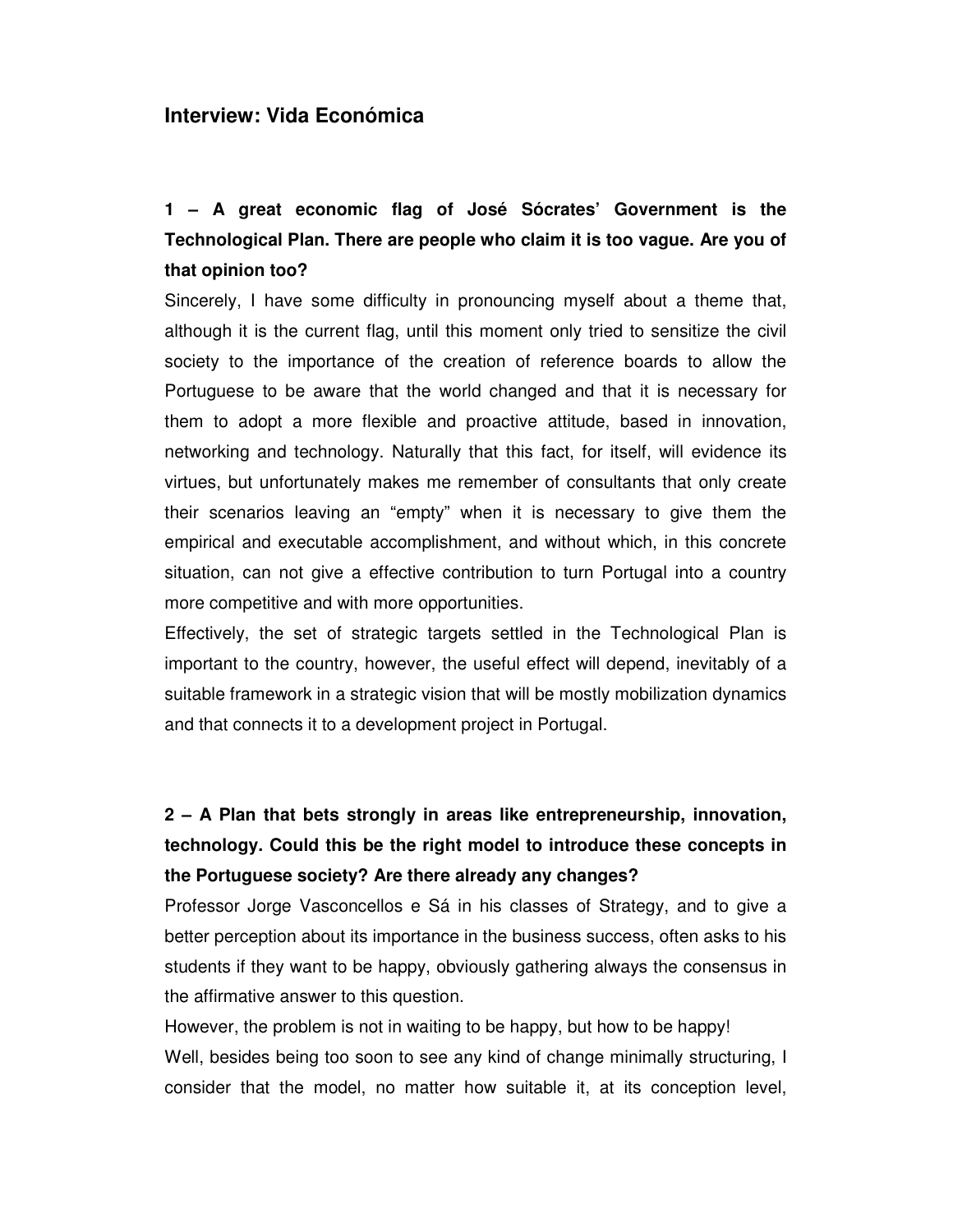evidences itself in all its slopes through a strong bet in the referred areas, will only be a necessary but not sufficient condition to the effective implementation of concepts like entrepreneurship, innovation and technology in the Portuguese society. And so the strategic objectives defined in this model will be no good – and in that extent will only be mere objectives – if they are not accomplished in practice, by the right people and using the suitable means, a set of coherent and wise initiatives, which allowed an effective operationalization of these concepts.

In this matter, I consider that the confusion present in the recent past in the orientation of the mentioned Plan and, more recently, the non existence of meetings with the Consultive Council, due to agenda reasons, will be examples enough to understand what I was saying.

# **3 – The Portuguese economy is still stagnant. We are talking about a consequence of structural problems or a lack of efficacy in the economic policies of the government, and also, of this Technological Plan?**

Naturally that a country that continues to base its organizational model in principles of an Industrial Economy and not in a Knowledge one (see Table I attached) can not, in a short term, present any kind of positive performance, no matter how much economic measures the governments decided to introduce in their mandates aimed to fight against the low productivity and growth in the Portuguese economy.

**4 – The decrease of the foreigner direct investment is, among others, one of the indexes that leave us in a bad position in terms of ranking. Does this mean that Portugal is a country where it is not worth risking? Do we present too many risks? Do you notice any will – like, for example, in bureaucracy – of diminishing them?**

In the current state of the World Economy, the competitiveness for the interest in investors that cast anchor in significant investments, has become complex because they put in the same category a country with 1000 million people like India or a country of 10 million like ours. In this scenario, it is not surprising the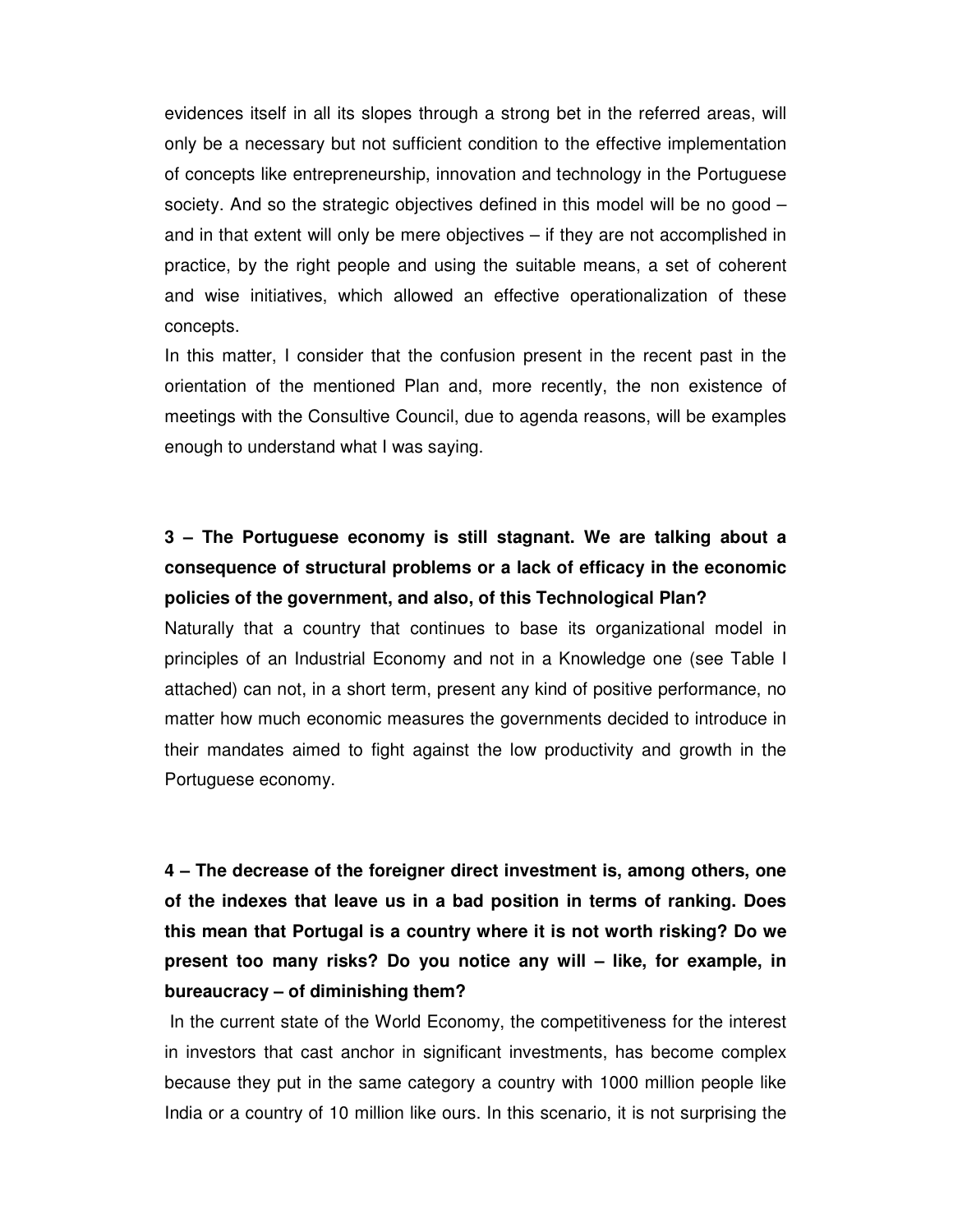inexistence of differencing factors in our country relatively to many other countries that like us compete for the mentioned funds, does not make it attractive to the radars of the world Great Economic Groups.

In my opinion, more important then the bureaucratic and tax matters, that in some concrete situations do not show themselves determinant – for example Siemens that continues increasing their investments in Portugal, at their excellence centres level, independently of the existing bureaucracy - despite of, obviously, being sensitive subjects by the time of decision making, it is important to have an interesting offer, by the entrepreneurial community, at the level of products and services which can satisfy a need at global scale. That is why we have to concentrate in creating a true **Entrepreneurial Ecosystem** – in which the main value is not only knowledge but also compromise, global vision, energy and passion – with capacity to generate the services that the market needs at the global scale and, next, identify the kind of investors that can leverage these projects, in stead of fighting for investments that all countries want, namely the ones of the large automotive plants.

### **5 – It is still hard to turn to venture capital. What is lacking to leverage this sector? The role of the state in this area is far from what would be expected?**

Portugal has seen in past year, for the first time in 20 years of venture capital, a true potential environment for the entrepreneurial activity, mainly due to the excellent performance reached by Private equity Companies, where the State as significant shareholding majority. In this period, I can assure that all the young entrepreneurs, which have projects of high potential of growth and valorisation and are based in a good management team, managed to obtain the necessary capital to the start-up of their projects, independently of their activity areas and even of the involved amounts.

We should refer, as clarifying examples, the case of Alfama that "picked up"  $\epsilon$ 3 million, Bysat with  $\epsilon$ 365 thousand or even Bricopólis that "picked up"  $\epsilon$ 50 thousand.

This period will, surely, be recorded in the national venture capital history, for the first time, the number of projects supported in seed and start-up stages (see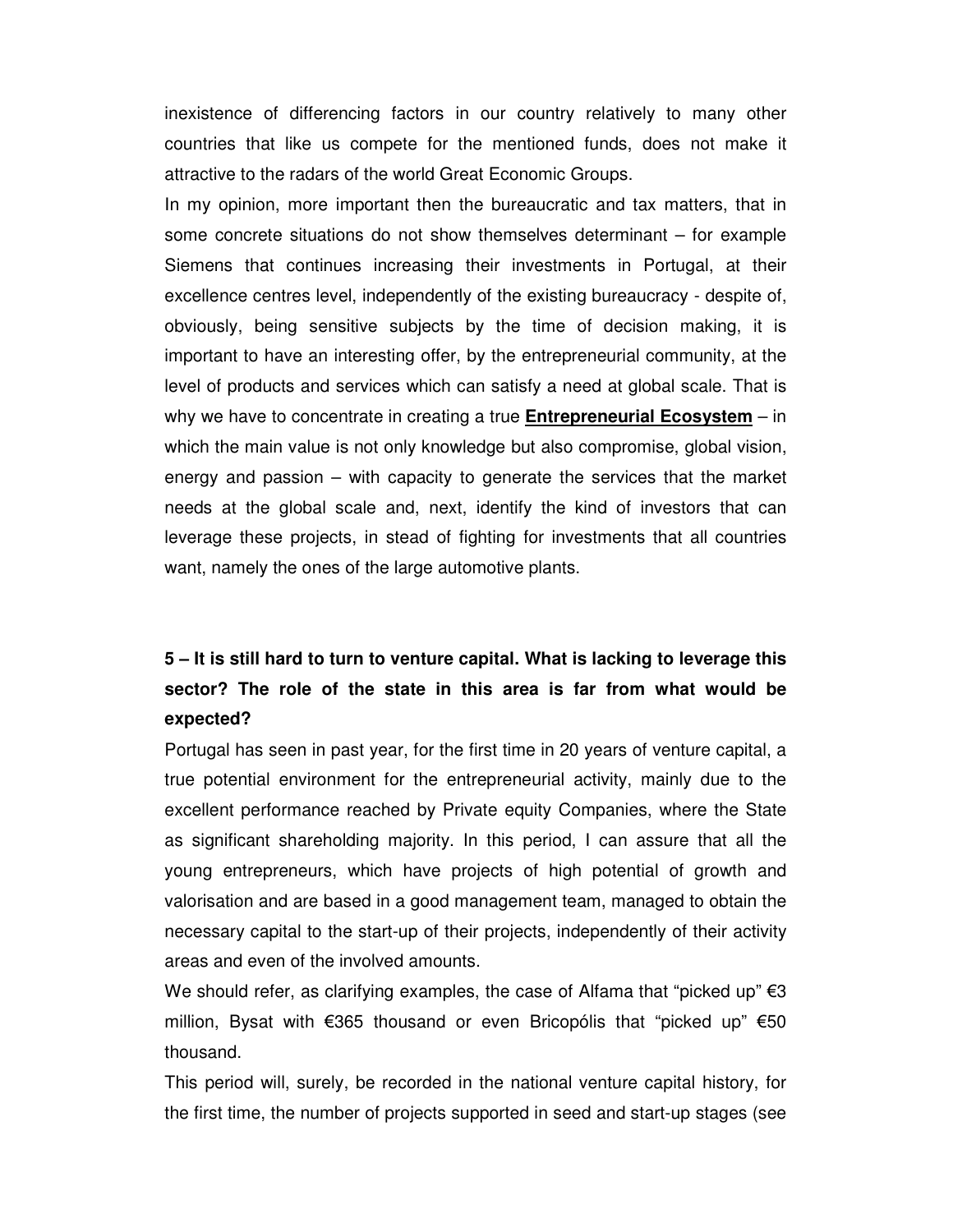Table II attached) overcame the accomplished investments in expansion stage in which, as known, the maturity state of the projects decreases significantly the risk and, thus, directs often many more investments.

Due to these facts, I think that the State's role was, for the first time, harmonized with the needs of the Portuguese young entrepreneurs, as we can see by the large amount of projects that since the beginning of the current exercise are knocking at the door of Portuguese venture capital companies, namely the public ones.

### **6 - Venture capital and ventures are a credible alternative in a moment like this that we are living in, in Portugal, in economic depression?**

It is important to refer, firstly, that venture capital operators invest in projects that have good management teams, which identified a good market opportunity, preferentially at global level, and that have a solution, independently of being one at technological level, manufacturing or commercialization. After verifying these conditions, the investment probability, by private equity companies, will certainly be an independent fact of the underlying macroeconomic conditions.

As we can see by the American experience it is frequent, in times of higher unemployment rates, that several projects with higher grade of uncertainty take place once that entrepreneurial potential knows that only the ones that can offer disruptive solutions with the conventional "modus operandi" can make the difference, and allows obtaining good surplus value of the investors.

### **7 – Although the path is yet long for this venture capital area, is there an economic sector that evidenced itself for turning to this support frequently?**

In last year, the biotechnology sector revealed a great vitality in the access to investments through venture capital, once that were accomplished several operations, such as Alfama €3 M, Biotecnol (€1,3 M), Bioalvo (€1,3 M), Biotrend  $(€0,425 M)$ , Biosurfit  $(€1,28 M)$ , Biocodex  $(€0,06 M)$ , Bioteca  $(€0,47 M)$ , Imunostar ( $\epsilon$ 2,17 M), Genetest ( $\epsilon$ 0,178 M), Space ( $\epsilon$ 0,330 M), Micropolis ( $\epsilon$ 0,06 M).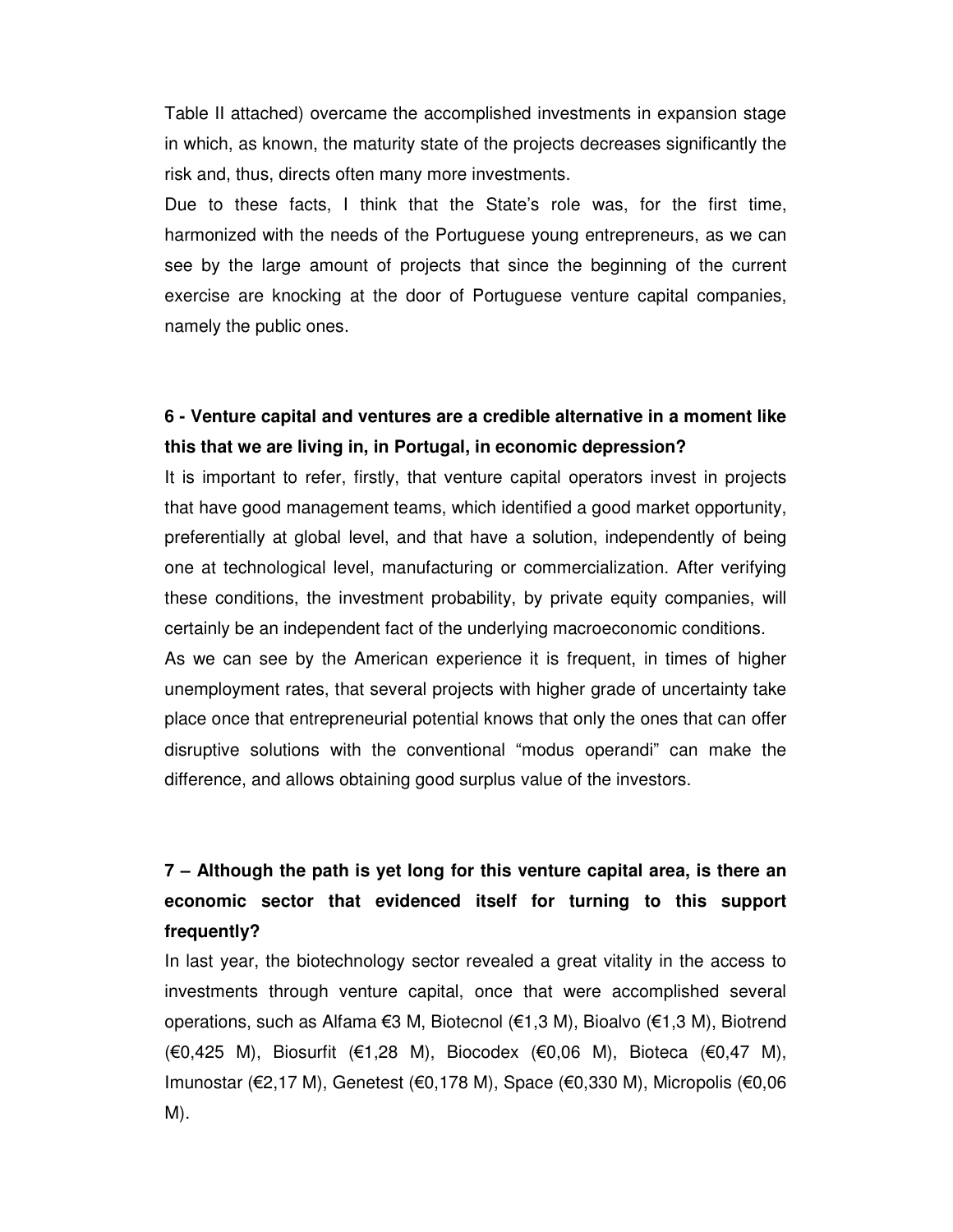We might add that the referred projects were, in most cases, in a seed capital stage, i.e. at the conception and/or prototype. This is a very clarifying fact on the potential of the National Scientific Community, that when has, for the first time, an adequate offer, by the national private equity companies, foresees good successes in a near future, mostly by demonstration effect, it will produce near the referred community.

It is also important to evidence that the launched project by Bioalvo's entrepreneurs (which has a solution that can help do decrease significantly the effects of paramyloidosis and financed with  $\epsilon$ 1,3 millions by PME Investimentos), has currently as competition a project financed by an American private equity company near  $\epsilon$ 5 million that, for its turn, has in its management team a young Portuguese scientist living in the USA, also believe to have the key to eliminate the mentioned disease.

This example is for itself significant of the excellent work produced in Portugal in the research area and by the venture capital operators, mostly of the state, that believe in the entrepreneurial potential of our young people, though they recognize that, just as like their American congeners, despite of what one may think, the high uncertainty of the success for the mentioned projects.

This example, applied to the biotech area, evidences itself as a strong motive to bet, in a more consistent way, in financing through, in projects leaded by qualified entrepreneurs and backed in innovation.

Over this, I will not hesitate to state that the national bet in venture capital operators, in projects with those characteristics shall continue to be a reality, even if for those that the Portuguese State is the main stimulator, through venture capital companies in which it is the main shareholder – following the example of the English government that in the last month supported significantly Amadeus Capital Partners so that it would invest in the start-up of technology based companies through Amadeus and Angels seed Fund (AASF) – because its time to end the waste of ideas and entrepreneurs in Portugal.

**8 – Some people say that our banks are not ready enough yet to support the projects which involve some risks. Do you agree with this kind of position?**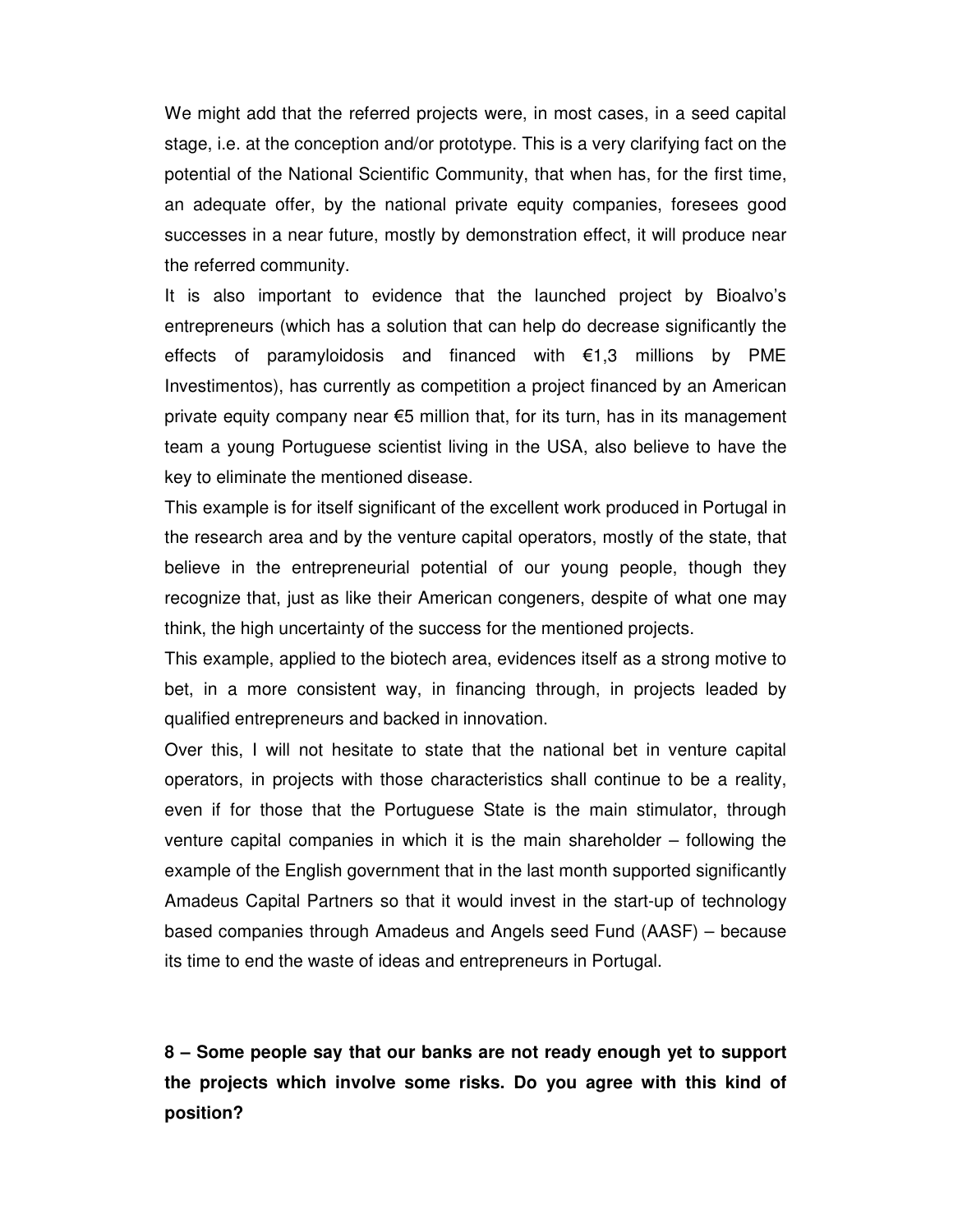I would like to take this opportunity to clear that the banks are not an investment alternative in the area of business projects through venture capital. What does happen is that financial groups, in which banks are included, is that they have investment vehicles which act essentially in the private equity area, i.e. in operations of some financial dimension and in activity sectors that are characterized by high maturity, reassuring that a reasonable foreseeing of evolution of the respective businesses.

At this level, the existing offer of the private equity companies of the financial Groups has been suitable for the Portuguese market, as can be demonstrated by the current financing example (near  $\epsilon$ 100 million) made by Caixa Desenvolvimento (Grupo CGD) in the acquisition of Compal by Grupo Sumolis.

However, and to prove that there are exceptions in this kind of operators, we can look at the recent bet of the private equity company from Grupo Espírito Santo (ES Capital) in the start-up "YDreams" in the amount of  $\epsilon$ 7,5 million, i.e. in an activity sector where the uncertainty level is quite high, but where the opportunity of creation of high returns is something possible.

From this we can conclude that, though the projects' financing in seed and startup stages is not included in the covered area of the private operators, we are already seeing signs from their responsible that reveal them more receptive to investments in projects with those characteristics, much for the strength of the demonstration effect that the strategic reorientation made by PME Investimentos that made possible in terms of dynamization of the demand side, i.e. entrepreneurs.

### **9 – In this area and in comparison with the rest of Europe is our delay considerable or are we walking towards convergence?**

The national venture capital industry had an interesting development in the last year, as I said in the previous answers, at the financing level of the mentioned projects, in the initial stages of the life cycle of the companies, rousing a great admiration from the international operators once they are in a minor stage of involvement in this kind of projects.

So here I think we are in the right path, and sincerely I hope that the restructuration of the public venture capital, that has been mentioned since one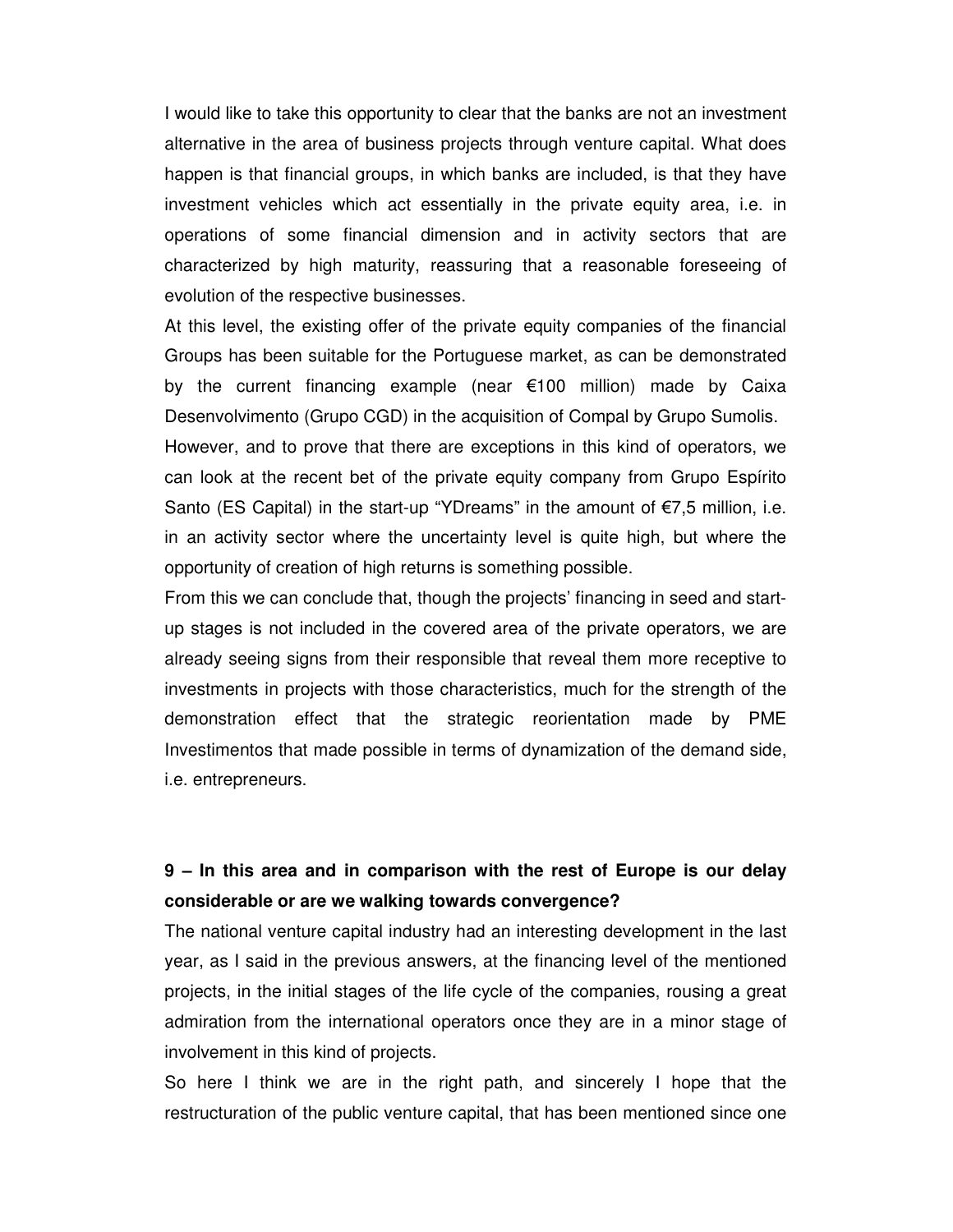year ago, does not contribute to a retrocession of this excellent dynamic already initiated and that will not be regardless to the most recent initiative launched by IAPMEI called Programa Finicia which has as main objective the creation and the impulse of start-ups and from which we are waiting with great expectation for its results.

For its turn, in relation to the tendencies currently in Europe, at the level of an significant addition of the offer of Management Buy Out and Management Buy In, and that do not have equivalence in Portugal, I consider that that is due to, not so much to the supply side, but mainly for its lack, until the moment, of Portuguese managers, with entrepreneurial features which are sensitized to the existing opportunities in property transmission of companies mainly by the funding entrepreneurs.

However I believe that in the next two years, also at this level, the national market will "heat" and the private equity companies will have there an excellent opportunity to realize their investments just like has been happening in Spain.

**10 – The delay of Europe in comparison to blocks like United States or Japan can find here, in the eventual lack of venture capital promotion, one of your justifications? What do you think? Is there any European country that is particularly advanced in the inputs given to their economy in the sense of turning to venture capital?**

Leaving from the premise that the investments through venture capital focus themselves in projects supported with solutions with great added value – biotechnology, communication and information technologies, energy, nanotechnology – and in which the USA is the main investor at world level, then certainly it will be easy to conclude that part of its advance relatively to European countries is justified, greatly, for turning to their companies as important source of business financing.

However we can not forget though the European school system is higher than the one from USA (there is, however, in this country excellence paths and top universities that benefit of an adequate **Venture Capital Ecosystem** both formal and informal – commonly known as Business Angels – supplier of the "jet fuel" necessary to the propulsion of businesses start-ups, the European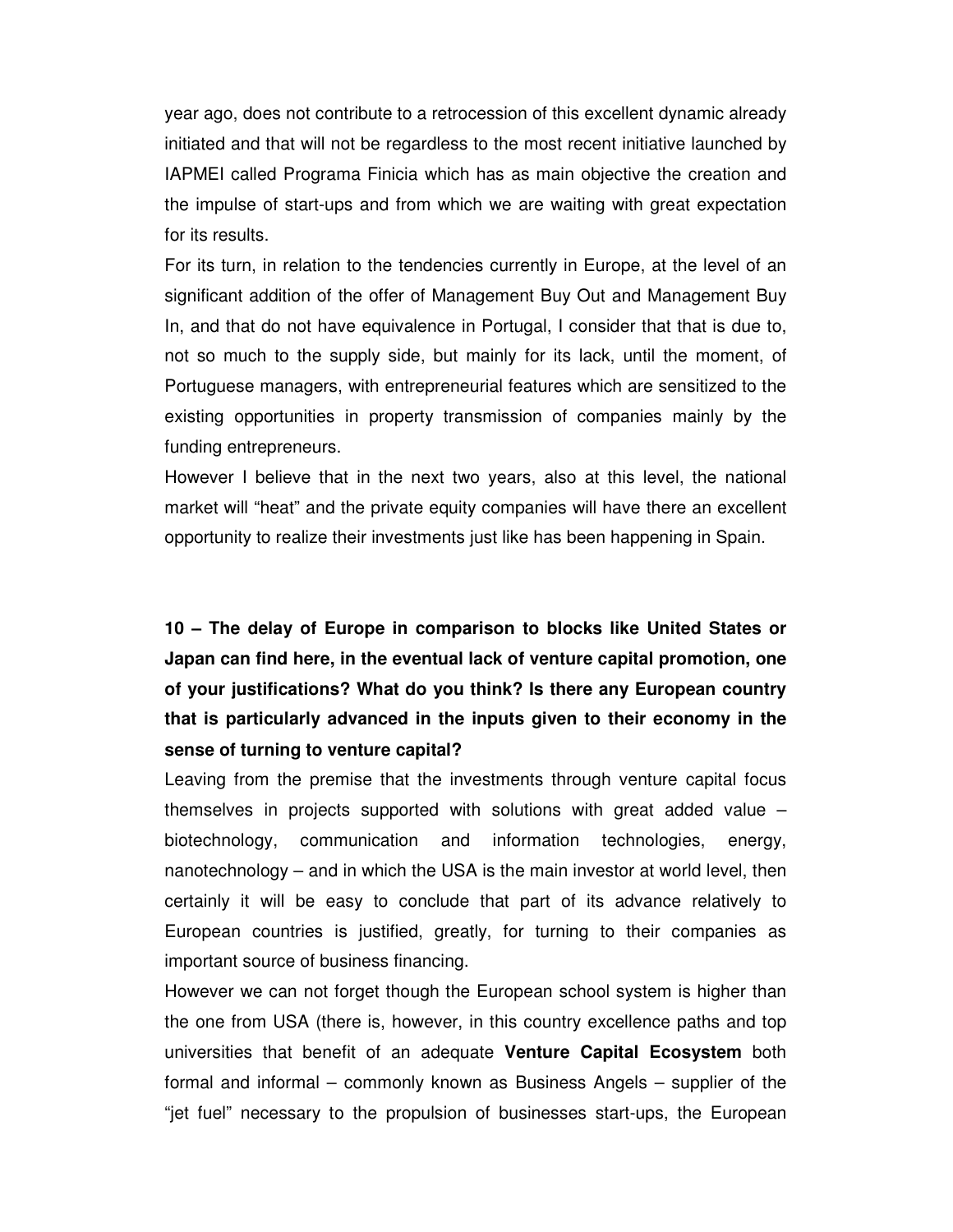countries invest, annually less than  $\epsilon$ 130 million than the USA in the research area.

As to the second part of the question we should notice that it is highly known the impact that the English venture capital industry has been producing in some consecutive years, in the economy of its country representing more than 50% of the total investments made by the European venture capital industry.

We shall also refer the incredible dynamism registered in the Spanish venture capital industry in the last two years, because we went from the  $\epsilon$ 2 million invested in 2004 to the  $\epsilon$ 4 million of 2005, thus producing a fantastic effect, in the Spanish economy, in such a short term.

### **11 – The European Union, in its economic policy, has promoted in the correct way these more innovative views to entrepreneurship or is there a lot to do in this area?**

At the conception level, all is represented as a tailor made, i.e. perfectly suitable to the existing necessities in several areas of the economic activity, as it is demonstrated by the 7<sup>th</sup> program – European Community Frame in activities like research, technological development and demonstration to the term from 2007-  $2013$  – which has an  $\epsilon$ 70 million budget to invest in these areas representing more than the double of the  $6^{\text{th}}$  program.

However, it will not matter how noble the intentions of the policy's responsible are and how competent the coordinators of each country in these subjects are, once that the referred economic policies will remain sterile, as a seed that was dropped in a rock, if they are not put into practice.

When I approach this question I always remember the following statement by the former president of USA Ronald Reegan when he assumed the presidency – not hesitating to put his higher values and beliefs above the demagogic mud which all governors see themselves into in the search for easy answers to complex problems – clearing his governing philosophy: "government is not the solution to our problems; it is the problem."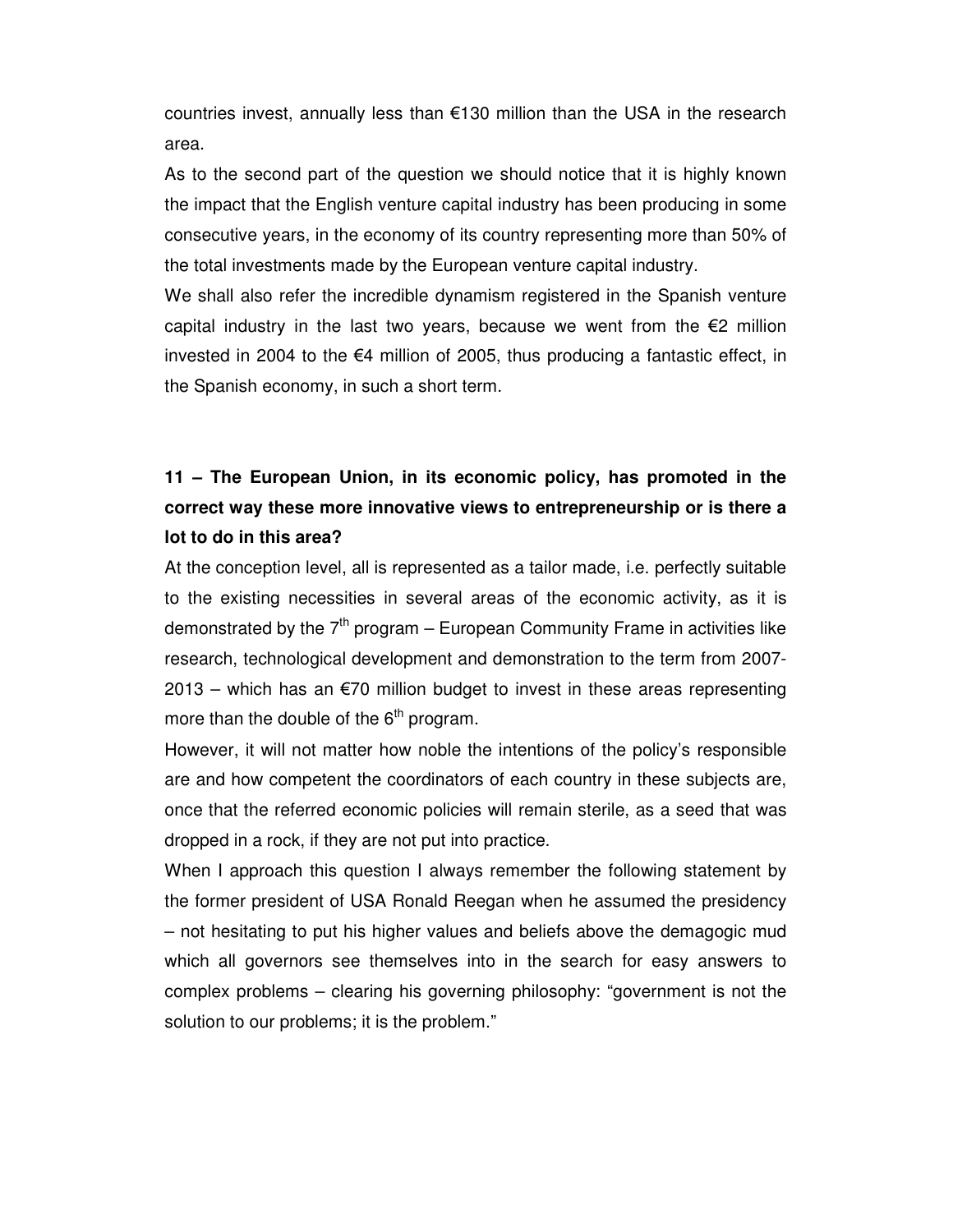**12 – The Bologna process is being implemented all over Europe. An innovation that wants to create a more dynamic, entrepreneurial and demanding education to the student. Do you think that this will be a way to give potential to the business spirit, the will to risk that lacks to the Portuguese economy?**

Regarding this subject it is important to evidence that the main objective of the Bologna process is, essentially, to obtain convergence in the university and higher education, giving, designating and recognizing the academic grades which stimulate the mobility and creation of conditions so that all individuals can have access to learning all life long.

However, if the 19<sup>th</sup> century gave us the Industrial Era and the 20<sup>th</sup> century gave us the Managers Era, the beginning of the 21<sup>st</sup> century gives us signals that this century will form the Entrepreneurs Era – vide Professor Larry Farrell. And, to be an entrepreneur will be, without a doubt, the best "weapon" that our children will have to survive and prosper in the future world economy.

In this scenery, we have, obligatorily, to demand to the European Union's politicians and principally to the Portuguese politicians – I recall that our country has in junior high and in high school more than 1.300,000 students – the immediate implementation of an entrepreneurial education, since elementary schools, once this will be the best defence that our young people will have in a world increasingly uncertain and subject of downsizing.

So it is urgent, because each day Europe it becoming delayed in comparison to its global competitors, to create an open, innovative and creative educational system that since elementary school will be capable to believe that all young people have potential inside them to reach success and make the difference since that, to that effect, are duly trained in a way to manage to develop their capacities to make something new, finding inside them e inside their minds new ways to make things.

Fortunately, in our country, we are already seeing some entrepreneurship education projects, based in the described philosophy like the program Road Show for Entrepreneurship (www.rs4e.com) that is taking place in Região Autónoma da Madeira, from a partnership made in the beginning of this year between Gesventure and CG International and CEIM – Centro de Empresas e Inovação da Madeira.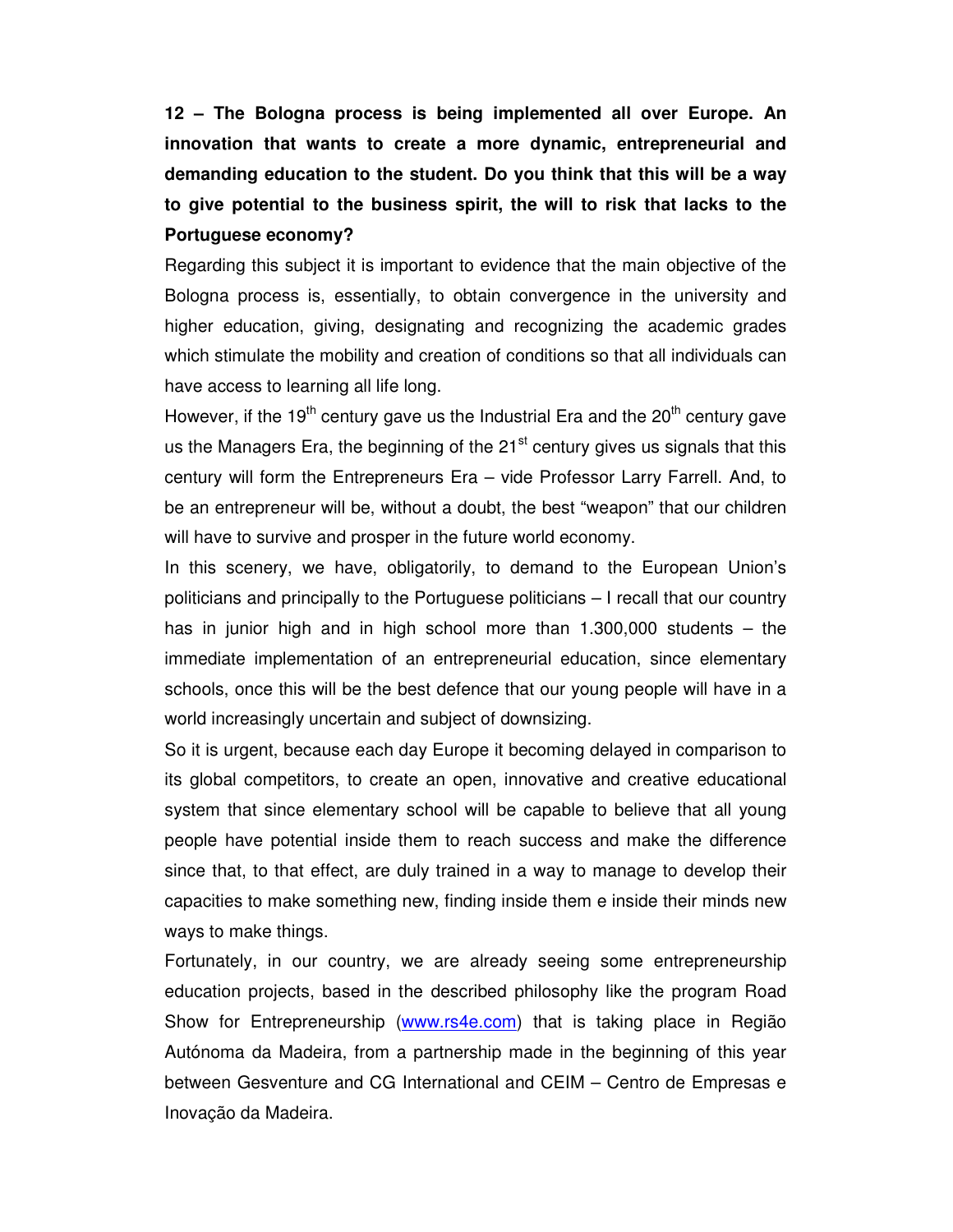We shall refer that in this stage were covered high school, professional schools and universities involving in the total 750 young Madeiran students, aged between 16 and 25 years old.

**13 – The Eastern Europe countries, new members of European Union, are said to have much better indexes in this entrepreneurship level of venture capital than the Portuguese ones. Is it that way or is there some exaggeration?**

Although the venture capital industry of Central and Eastern Europe has developed itself since 1998/9 and, since then, experienced quick periods of expansion and consolidation, mostly through investments in start-ups in the area of mobile communications and in software industries, with numbers that still reveal some delay relatively to our country.

With effect, in 2004, and according to the last available elements in European Venture Capital Association (EVCA), the values invested in Portugal were of €161 millions in comparison with €130 millions in Poland, €96 million in Hungary,  $E$ 20 million in Czech Republic and  $E$ 4 million in Slovakia.

For its turn, the ratio level between Venture Capital Investments and GNP of each of the countries mentioned are, in percentage, the following: 0,119 to Portugal and Hungary, 0,066 to Poland, 0,023 to Czech Republic and 0,013 in Slovakia in comparison to the European Union average of 0,354.

However, I believe that, in a short term, the venture capitals flows in the Eastern countries will be higher having in consideration the dynamic verified at university level, much due to the registered deregulation in the 1990s allowing, for example, Poland going from 500 thousand to 2 million of students and Slovakia, although having a more rigid system, to double its number of students in universities.

If to this we add that the strong capacity in R&D that these countries have in comparison to Portugal, as demonstrated by the significant number of patents and being these a critical factor of success to the attraction of foreign direct investment and so it is not strange that the current situation of some ascendancy in Portugal can, in a short term, not exist anymore.